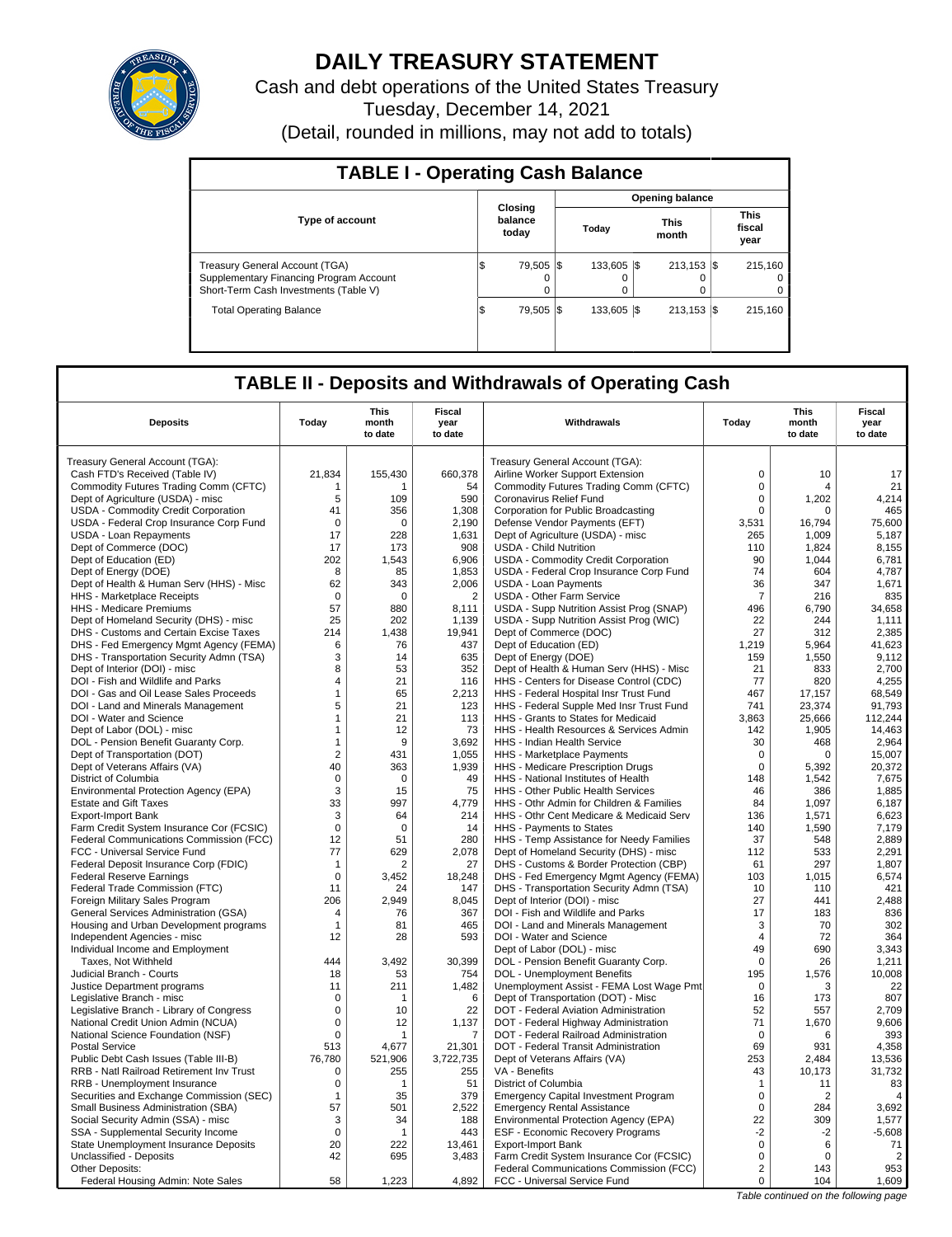# **TABLE II cont. - Deposits and Withdrawals of Operating Cash**

| <b>Deposits</b>                                                 | Today       | This<br>month<br>to date | Fiscal<br>year<br>to date | Withdrawals                              | Today                | This<br>month<br>to date | Fiscal<br>year<br>to date |
|-----------------------------------------------------------------|-------------|--------------------------|---------------------------|------------------------------------------|----------------------|--------------------------|---------------------------|
|                                                                 |             |                          |                           | Federal Deposit Insurance Corp (FDIC)    | $\overline{0}$       | 20                       | 115                       |
|                                                                 |             |                          |                           | Federal Employees Insurance Payments     | 245                  | 3,714                    | 19,416                    |
|                                                                 |             |                          |                           | Federal Salaries (EFT)                   | 383                  | 8,140                    | 45,061                    |
|                                                                 |             |                          |                           | Federal Trade Commission (FTC)           | $\mathbf 0$          | 2                        | 49                        |
|                                                                 |             |                          |                           | General Services Administration (GSA)    | 90                   | 1,209                    | 5,642                     |
|                                                                 |             |                          |                           | Housing and Urban Development programs   | 162                  | 5,091                    | 17,472                    |
|                                                                 |             |                          |                           | Independent Agencies - misc              | 11                   | 221                      | 1,014                     |
|                                                                 |             |                          |                           | Interest on Treasury Securities          | $\Omega$             | 62                       | 62,083                    |
|                                                                 |             |                          |                           | IRS - Advanced Child Tax Credit (EFT)    | $\mathbf 0$          | $\Omega$                 | 27,144                    |
|                                                                 |             |                          |                           | IRS - Economic Impact Payments (EFT)     | $\mathbf 0$          | 340                      | 1,836                     |
|                                                                 |             |                          |                           | IRS Tax Refunds Business (EFT)           | 52                   | 1,415                    | 7,234                     |
|                                                                 |             |                          |                           | IRS Tax Refunds Individual (EFT)         | 18                   | 946                      | 13,095                    |
|                                                                 |             |                          |                           | Judicial Branch - Courts                 | $\overline{2}$       | 41                       | 331                       |
|                                                                 |             |                          |                           | Justice Department programs              | 114                  | 782                      | 3,775                     |
|                                                                 |             |                          |                           | Legislative Branch - misc                | 2                    | 54                       | 307                       |
|                                                                 |             |                          |                           | Legislative Branch - Library of Congress | $\mathbf{1}$         | 10                       | 165                       |
|                                                                 |             |                          |                           | <b>NASA</b>                              | 228                  | 1,050                    | 4,676                     |
|                                                                 |             |                          |                           | National Credit Union Admin (NCUA)       | 1                    | 4                        | 29                        |
|                                                                 |             |                          |                           | National Science Foundation (NSF)        | 18                   | 249                      | 1,415                     |
|                                                                 |             |                          |                           | Postal Service Money Orders and Other    | 166                  | 1,705                    | 8,577                     |
|                                                                 |             |                          |                           | Public Debt Cash Redemp. (Table III-B)   | 131,781              | 555,471                  | 3,311,508                 |
|                                                                 |             |                          |                           | Railroad Retirement Board (RRB) - misc   | 0                    | 3                        | 12                        |
|                                                                 |             |                          |                           | <b>RRB - Benefit Payments</b>            | $\Omega$             | 1,147                    | 3,463                     |
|                                                                 |             |                          |                           | Securities and Exchange Commission (SEC) | $\overline{4}$       | 17                       | 243                       |
|                                                                 |             |                          |                           | Small Business Administration (SBA)      | 6,031                | 24,390                   | 131,411                   |
|                                                                 |             |                          |                           | Social Security Admin (SSA) - misc       | 11                   | 187                      | 957                       |
|                                                                 |             |                          |                           | <b>SSA - Benefits Payments</b>           | 50                   | 43.481                   | 213,518                   |
|                                                                 |             |                          |                           | SSA - Supplemental Security Income       | $\overline{7}$       | 4,424                    | 13,397                    |
|                                                                 |             |                          |                           | <b>Transportation Services</b>           | $\Omega$             | $\Omega$                 | 683                       |
|                                                                 |             |                          |                           | Other Withdrawals:                       |                      |                          |                           |
|                                                                 |             |                          |                           | Thrift Savings Plan Transfer             | 1,101                | 12,401                   | 23,662                    |
|                                                                 |             |                          |                           | Unclassified                             | 1,413                | 13,996                   | 70.308                    |
| <b>Total Other Deposits</b><br>Change in Balance of Uncollected | 58          | 2,708                    | 19,806                    | Total, Other Withdrawals                 | 2,514                | 42,398                   | 156,005                   |
| Funds                                                           | $\mathbf 0$ | $\mathbf 0$              | $\mathbf 0$               |                                          |                      |                          |                           |
| <b>Transfers from Depositaries</b>                              | $\Omega$    | $\mathbf 0$              | 0                         | <b>Transfers to Depositaries</b>         | 0                    | $\mathbf 0$              | $\mathbf 0$               |
|                                                                 |             |                          |                           |                                          |                      |                          |                           |
| <b>Total TGA Deposits</b>                                       | 100,865     | 705,057                  | 4,571,578                 | <b>Total TGA Withdrawals</b>             | 154,965              | 838,705                  | 4,707,233                 |
| Short-Term Cash Investments:                                    |             |                          |                           | Short-Term Cash Investments:             |                      |                          |                           |
| Transfers from TGA (Table V)                                    | $\mathbf 0$ | 0                        | $\mathbf 0$               | Transfers to TGA (Table V)               | $\Omega$             | $\mathbf 0$              |                           |
| Total Deposits (excluding transfers)                            | 100,865     | 705,057<br>1\$           | l\$<br>4,571,578          | Total Withdrawals (excluding transfers)  | 154,965  \$          | 838,705                  | 1\$<br>4,707,233          |
|                                                                 |             |                          |                           |                                          |                      |                          |                           |
|                                                                 |             |                          |                           | Net Change in Operating Cash Balance     | $-54,100$ $\sqrt{5}$ | $-133,648$ \$            | $-135,655$                |

| <b>TABLE III-A - Public Debt Transactions</b>                                                                                                                                                                                                                                                                                                                                                                         |                                                              |                                                                                                           |                                                                                                |                                                                                                                                                                                                                                                                                                   |                                                 |                                                   |                                                                                                                        |  |  |  |  |
|-----------------------------------------------------------------------------------------------------------------------------------------------------------------------------------------------------------------------------------------------------------------------------------------------------------------------------------------------------------------------------------------------------------------------|--------------------------------------------------------------|-----------------------------------------------------------------------------------------------------------|------------------------------------------------------------------------------------------------|---------------------------------------------------------------------------------------------------------------------------------------------------------------------------------------------------------------------------------------------------------------------------------------------------|-------------------------------------------------|---------------------------------------------------|------------------------------------------------------------------------------------------------------------------------|--|--|--|--|
| <b>Issues</b>                                                                                                                                                                                                                                                                                                                                                                                                         | Today                                                        | <b>This</b><br>month<br>to date                                                                           | Fiscal<br>year<br>to date                                                                      | <b>Redemptions</b>                                                                                                                                                                                                                                                                                | Today                                           | <b>This</b><br>month<br>to date                   | Fiscal<br>year<br>to date                                                                                              |  |  |  |  |
| Marketable:<br>Bills:<br><b>Regular Series</b><br>Cash Management Series<br><b>Notes</b><br><b>Bonds</b><br>Inflation-Protected Securities Increment<br><b>Federal Financing Bank</b><br>Nonmarketable:<br>United States Savings Securities:<br>Cash Issue Price<br>Interest Increment<br><b>Government Account Series</b><br>Hope Bonds<br><b>Domestic Series</b><br><b>Foreign Series</b><br>State and Local Series | $39,646$ \$<br>35,000<br>0<br>454<br>O<br>84<br>3<br>227,982 | 358,724 \$<br>145,002<br>-2<br>25<br>6,060<br>$\Omega$<br>705<br>372<br>2,132,323<br>$\Omega$<br>$\Omega$ | 1,809,098<br>965,017<br>734,282<br>116,627<br>14,512<br>2,075<br>1,101<br>14,870,988<br>10,259 | Marketable:<br><b>Bills</b><br><b>Notes</b><br><b>Bonds</b><br><b>Federal Financing Bank</b><br>Nonmarketable:<br>United States Savings Securities<br><b>Government Account Series</b><br>Hope Bonds<br><b>Domestic Series</b><br><b>Foreign Series</b><br><b>State and Local Series</b><br>Other | $129,644$ $\sqrt{\$}$<br>61<br>173,451<br>2,075 | 532,739 \$<br>573<br>2,105,787<br>4,077<br>17,661 | 2,731,151<br>427,779<br>30,632<br>$\Omega$<br>2,163<br>14,821,520<br>$\Omega$<br>4,190<br>$\Omega$<br>27,531<br>87,369 |  |  |  |  |
| Other                                                                                                                                                                                                                                                                                                                                                                                                                 | 2,063                                                        | 17,647                                                                                                    | 87,461                                                                                         | <b>Total Redemptions</b>                                                                                                                                                                                                                                                                          | $305,232$ \$                                    | $2,660,838$ \$                                    | 18,132,336                                                                                                             |  |  |  |  |
| <b>Total Issues</b>                                                                                                                                                                                                                                                                                                                                                                                                   | $305,232$ $\sqrt{\$}$                                        | $2,660,856$ \\$                                                                                           | 18,611,423                                                                                     | Net Change in Public Debt Outstanding                                                                                                                                                                                                                                                             | 0                                               | $18 \vert$ \$<br>I\$                              | 479,086                                                                                                                |  |  |  |  |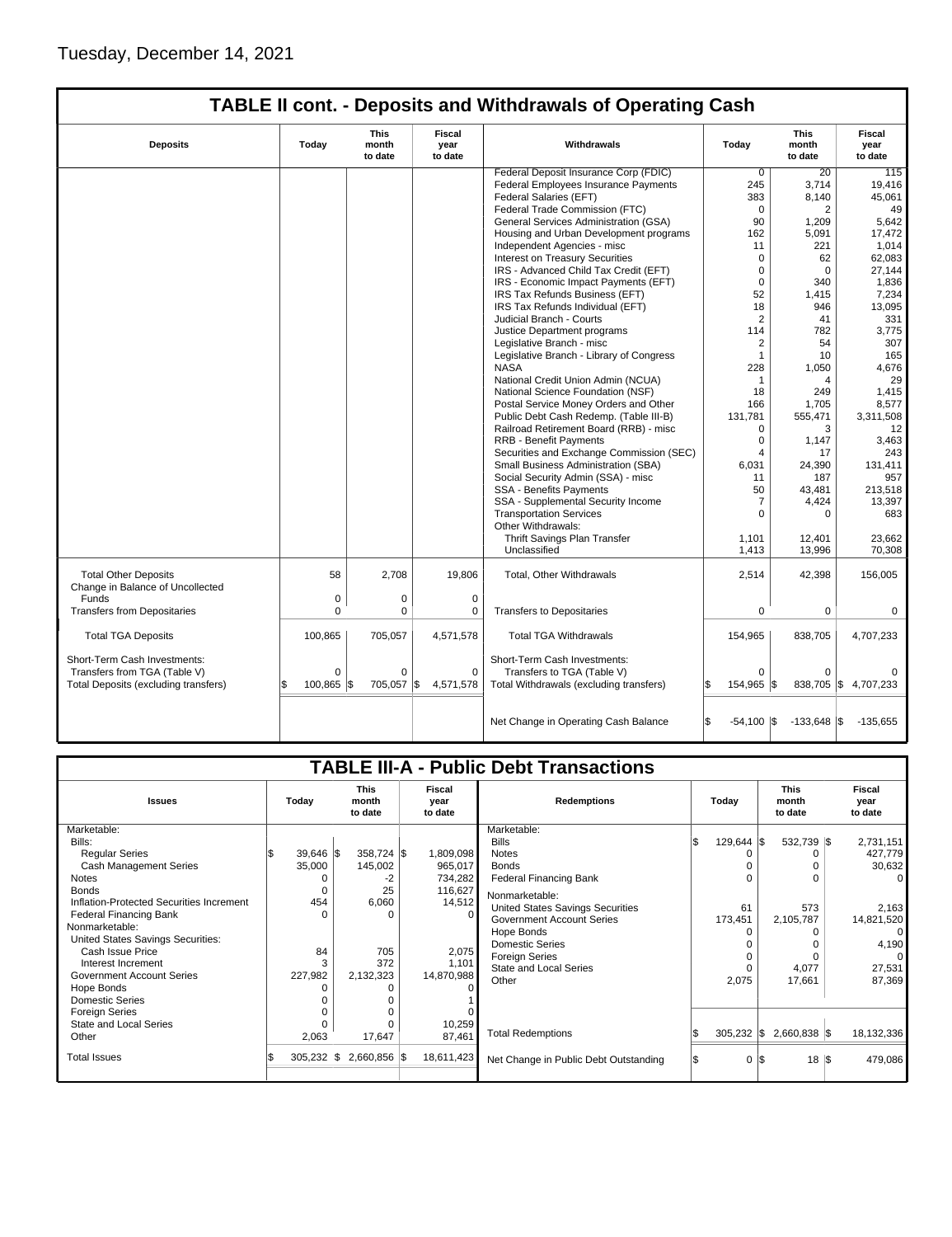| <b>TABLE III-B - Adjustment of Public Debt</b><br><b>Transactions to Cash Basis</b>                                                                                                 |       |                        |     |                       |                                   |  |  |  |  |                                 |                           |
|-------------------------------------------------------------------------------------------------------------------------------------------------------------------------------------|-------|------------------------|-----|-----------------------|-----------------------------------|--|--|--|--|---------------------------------|---------------------------|
| <b>Transactions</b>                                                                                                                                                                 | Today |                        |     |                       |                                   |  |  |  |  | <b>This</b><br>month<br>to date | Fiscal<br>year<br>to date |
| Public Debt Cash Issues:<br>Public Debt Issues (Table III-A)<br>Premium on New Issues                                                                                               | \$    | $305,232$ \$<br>n      |     |                       | 2,660,856   \$18,611,423<br>3,752 |  |  |  |  |                                 |                           |
| Discount on New Issues:<br>Bills $(-)$<br>Bonds and Notes (-)<br>Federal Financing Bank (-)                                                                                         |       | 13<br>$\Omega$<br>O    |     | 196<br>O<br>0         | 616<br>5,642                      |  |  |  |  |                                 |                           |
| Government Account Transactions (-)<br>Hope Bonds (-)<br>Interest Increment on United States<br>Savings Securities (-)                                                              |       | 227,982<br>3           |     | 2,132,323<br>n<br>372 | 14,870,988<br>1,101               |  |  |  |  |                                 |                           |
| Inflation-Protected Securities Increment<br><b>Total Public Debt Cash Issues</b><br>Deposited in TGA                                                                                | S.    | 454<br>76,780          | 1\$ | 6,060<br>521,906 \$   | 14,093<br>3,722,735               |  |  |  |  |                                 |                           |
| Public Debt Cash Redemptions:<br>Public Debt Redemptions (Table III-A)<br>Premium on Debt Buyback Operation<br>Discount on Debt Buyback Operation (-)<br>Federal Financing Bank (-) | l\$   | 305,232<br>0<br>0<br>O | I\$ | O<br>0<br>0           | 2,660,838   \$18,132,336          |  |  |  |  |                                 |                           |
| Government Account Transactions (-)<br>Hope Bonds (-)<br><b>Total Public Debt Cash Redemptions</b>                                                                                  |       | 173,451<br>O           |     | 2,105,367<br>0        | 14,820,828                        |  |  |  |  |                                 |                           |
| Withdrawn from TGA                                                                                                                                                                  | l\$   | 131,781                | l\$ | 555,471               | I\$<br>3,311,508                  |  |  |  |  |                                 |                           |

| <b>TABLE III-C - Debt Subject to Limit</b>                                        |                           |                                            |                           |                           |  |  |  |  |  |  |
|-----------------------------------------------------------------------------------|---------------------------|--------------------------------------------|---------------------------|---------------------------|--|--|--|--|--|--|
|                                                                                   | Closina                   | Opening balance                            |                           |                           |  |  |  |  |  |  |
| <b>Balance Transactions</b>                                                       | balance<br>today          | Today                                      | <b>This</b><br>month      | Fiscal<br>year            |  |  |  |  |  |  |
| Debt Held by the Public<br>Intragovernmental Holdings<br><b>Total Public Debt</b> | \$22,674,771<br>6,233,234 | \$22,684,046<br>6,223,959                  | \$22,645,912<br>6,262,075 | \$22,282,900<br>6,146,018 |  |  |  |  |  |  |
| Outstanding<br>Less: Debt Not<br>Subject to Limit:                                | 28,908,005                | 28,908,005                                 | 28,907,987                | 28,428,919                |  |  |  |  |  |  |
| Other Debt                                                                        | 478                       | 478                                        | 478                       | 478                       |  |  |  |  |  |  |
| <b>Unamortized Discount</b>                                                       | 20.036                    | 20.036                                     | 20,018                    | 20,950                    |  |  |  |  |  |  |
| <b>Federal Financing Bank</b>                                                     | 6,053                     | 6,053                                      | 6,053                     | 6,053                     |  |  |  |  |  |  |
| Hope Bonds                                                                        | 0                         | O                                          | n                         | O                         |  |  |  |  |  |  |
| Plus: Other Debt Subject to Limit<br>Guaranteed Debt of                           |                           |                                            |                           |                           |  |  |  |  |  |  |
| Government Agencies                                                               | $\Omega$                  | $\Omega$                                   | 0                         | $\Omega$                  |  |  |  |  |  |  |
| <b>Total Public Debt</b><br>Subject to Limit                                      |                           | \$28,881,438   \$28,881,438   \$28,881,438 |                           | \$28,401,438              |  |  |  |  |  |  |
| <b>Statutory Debt Limit</b>                                                       | \$28,881,463              | \$28,881,463                               | \$28,881,463              | \$28,401,463              |  |  |  |  |  |  |
|                                                                                   |                           |                                            |                           |                           |  |  |  |  |  |  |

| <b>TABLE IV - Federal Tax Deposits</b>                                                                                                                                                                                                        |     |                                                |     |                                                              |     |                                                                |  |  |  |
|-----------------------------------------------------------------------------------------------------------------------------------------------------------------------------------------------------------------------------------------------|-----|------------------------------------------------|-----|--------------------------------------------------------------|-----|----------------------------------------------------------------|--|--|--|
| Classification                                                                                                                                                                                                                                |     | Today                                          |     | <b>This</b><br>month<br>to date                              |     | Fiscal<br>year<br>to date                                      |  |  |  |
| Withheld Income and Employment Taxes<br>Individual Income Taxes<br><b>Railroad Retirement Taxes</b><br><b>Excise Taxes</b><br><b>Corporation Income Taxes</b><br><b>Federal Unemployment Taxes</b><br>Estate and Gift Taxes & Misc IRS Rcpts. | \$  | 5,593<br>390<br>5<br>2,092<br>14,555<br>2<br>1 | l\$ | $128,484$ \\$<br>3,948<br>223<br>3,316<br>25,728<br>18<br>98 |     | 592,475<br>26.346<br>1,089<br>15,985<br>49,077<br>762<br>1,271 |  |  |  |
| Total                                                                                                                                                                                                                                         | l\$ | $22,638$ \$                                    |     | 161,816 \$                                                   |     | 687,004                                                        |  |  |  |
| Cash Federal Tax Deposits:<br>Direct<br><b>Through Depositaries</b>                                                                                                                                                                           | \$  | 672<br>21,162                                  | l\$ | $1,330$ $\vert \$\$<br>154,100                               |     | 6,564<br>653,814                                               |  |  |  |
| <b>Total Cash FTD's</b><br>Inter-agency Transfers                                                                                                                                                                                             | Ŝ.  | 21,834<br>803                                  | l\$ | 155,430<br>6,386                                             | l\$ | 660,378<br>26,627                                              |  |  |  |
| Total                                                                                                                                                                                                                                         | \$  | 22,638                                         | 1\$ | 161,816                                                      | 1\$ | 687,004                                                        |  |  |  |
|                                                                                                                                                                                                                                               |     |                                                |     |                                                              |     |                                                                |  |  |  |

| <b>TABLE V - Short-Term Cash Investments</b> |   |                           |     |          |     |          |     |       |  |  |
|----------------------------------------------|---|---------------------------|-----|----------|-----|----------|-----|-------|--|--|
|                                              |   | <b>Type of Depositary</b> |     |          |     |          |     |       |  |  |
| <b>Balance Transactions</b>                  |   | А                         |     | в        |     | С        |     | Total |  |  |
| Opening Balance Today<br>Deposits:           | S | 0                         | 1\$ | 0        | 1\$ | $\Omega$ | I\$ |       |  |  |
| <b>Transfers to Depositaries</b>             |   | O                         |     | $\Omega$ |     | $\Omega$ |     |       |  |  |
| Special Direct Investment                    |   | O                         |     | O        |     | 0        |     |       |  |  |
| Term Investment                              |   | O                         |     | 0        |     | 0        |     |       |  |  |
| Repo Investment                              |   | O                         |     | ŋ        |     | 0        |     |       |  |  |
| Withdrawals:                                 |   |                           |     |          |     |          |     |       |  |  |
| <b>Treasury Initiated</b>                    |   | O                         |     | 0        |     | 0        |     |       |  |  |
| Depositary Initiated                         |   | O                         |     | O        |     | 0        |     |       |  |  |
| <b>Special Direct Investment</b>             |   | Ω                         |     | O        |     | 0        |     |       |  |  |
| <b>Term Investment</b>                       |   | ი                         |     | O        |     | $\Omega$ |     |       |  |  |
| Repo Investment                              |   | 0                         |     | 0        |     | $\Omega$ |     |       |  |  |
| Closing Balance Today                        |   | 0                         | I\$ | 0        | I\$ | 0        | l\$ |       |  |  |

| <b>TABLE VI - Income Tax Refunds Issued</b> |     |       |                                 |       |    |                           |  |  |  |  |  |
|---------------------------------------------|-----|-------|---------------------------------|-------|----|---------------------------|--|--|--|--|--|
| Classification                              |     | Today | <b>This</b><br>month<br>to date |       |    | Fiscal<br>year<br>to date |  |  |  |  |  |
| IRS - Advanced Child Tax Credit (Checks)    | l\$ | 0     | 1\$                             | 0     | 13 | 4,057                     |  |  |  |  |  |
| IRS - Advanced Child Tax Credit (EFT)       |     | 0     |                                 | 0     |    | 27.144                    |  |  |  |  |  |
| IRS - Economic Impact Payments (Checks)     |     |       |                                 | 262   |    | 2.074                     |  |  |  |  |  |
| IRS - Economic Impact Payments (EFT)        |     | 0     |                                 | 340   |    | 1,836                     |  |  |  |  |  |
| IRS Tax Refunds Business (Checks)           |     | 786   |                                 | 3.307 |    | 22.198                    |  |  |  |  |  |
| IRS Tax Refunds Business (EFT)              |     | 52    |                                 | 1,415 |    | 7,234                     |  |  |  |  |  |
| IRS Tax Refunds Individual (Checks)         |     | 50    |                                 | 1,438 |    | 11,185                    |  |  |  |  |  |
| IRS Tax Refunds Individual (EFT)            |     | 18    |                                 | 946   |    | 13.095                    |  |  |  |  |  |

## **Daily Treasury Statement Footnotes:**

## **General Footnotes and Statements:**

This statement summarizes the United States Treasury's cash and debt operations for the Federal Government. Treasury's operating cash is maintained in an account at the Federal Reserve Bank of New York and in short-term cash investments. Treasury minimized and then suspended its short-term cash investment program beginning in November 2008, but anticipates investing again when market conditions warrant. Major information sources include: Federal Reserve Banks, Treasury Regional Financial Centers, Internal Revenue Service Centers, various electronic systems, and information on the Public Debt. Information is presented on a modified cash basis. Deposits are reflected as received and withdrawals are reflected as processed.SOURCE: Bureau of the Fiscal Service, Department of the Treasury. Note: The Daily Treasury Statement (DTS) is available by 4:00 p.m. the following business day on the Fiscal Service website https://fiscal.treasury.gov/reports-statements/dts/. For more information, call the Cash Reporting Branch at 202-874-9789.

### **TABLE III-A – Public Debt Transactions**

Stated at face value except for savings and retirement plan securities which are stated at current redemption value.